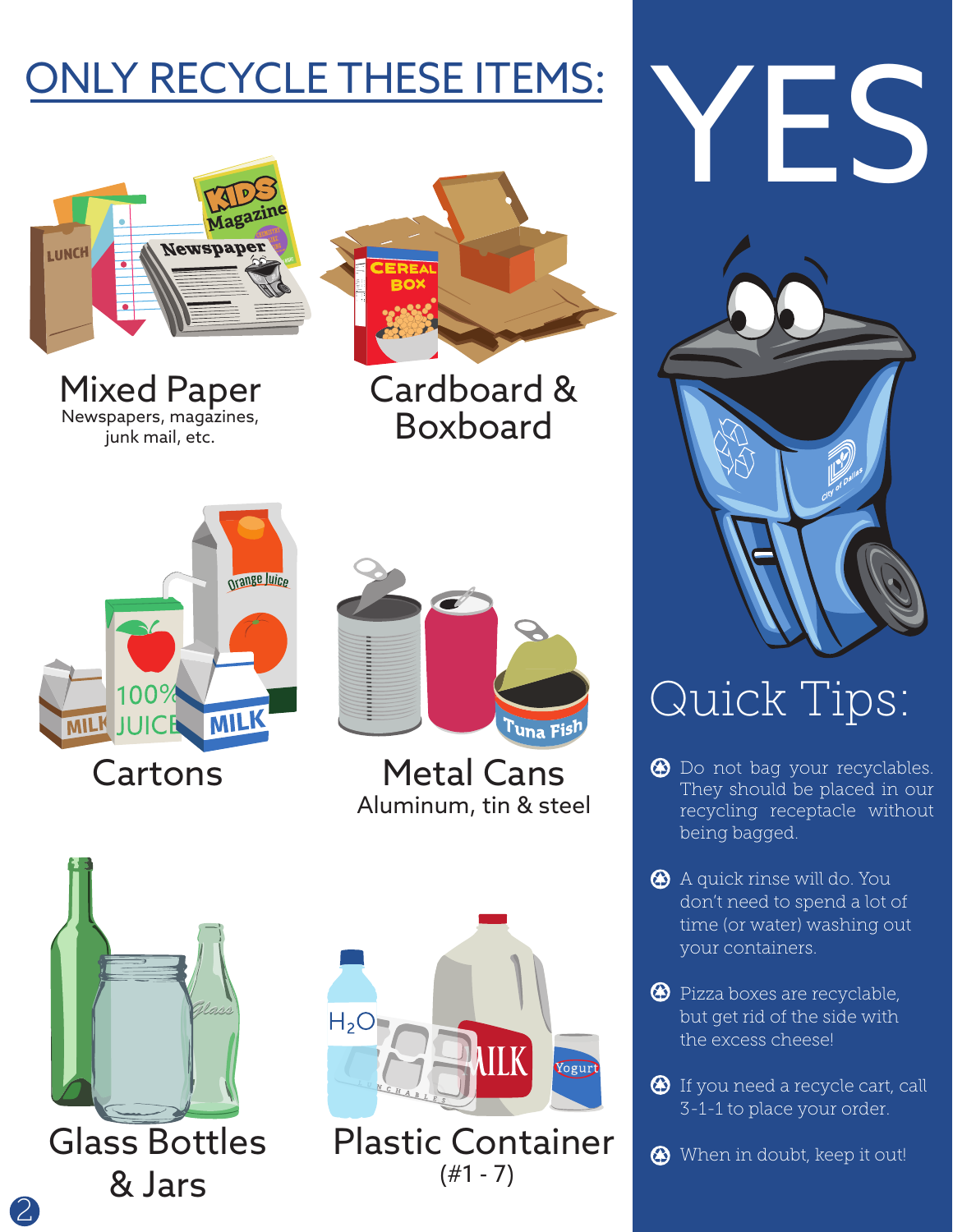When non-recyclables are mixed into the recycling bins, it can turn the whole container from recyclables to trash.





## What can I do with these?

- **Q** Plastic bags and film can be taken to local retailers. To find the nearest location, visit DallasRecycles.com.
- $\bigcirc$  Metal hangers can be taken to your dry cleaners.
- $\bigcirc$  Find a charity to donate clothes, toys, or other textiles.
- $\bigcirc$  Shredded paper can be composted. It is a great source of carbon!
- **N** Wires and cables can be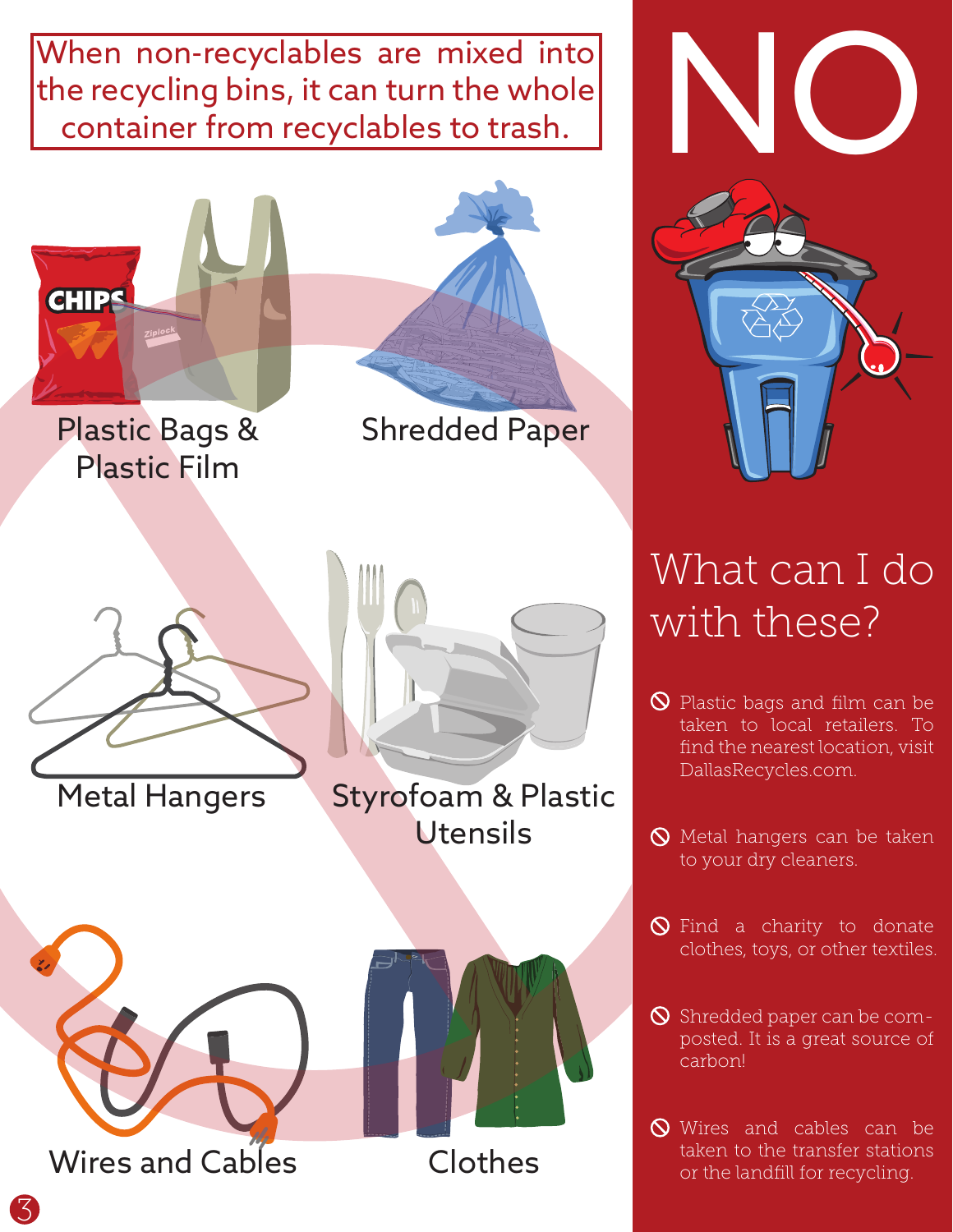## Hard to Recycle Materials





# HaRMs

#### Furniture:

Gently used furniture can be donated and there are several donation centers throughout Dallas.

#### Electronics:

Electronics such as computers and tablets can be recycled for free at the City's transfer stations or the landfill. See page 5 for more details.

#### Light bulbs:

Fluorescent light bulbs are accepted at the Dallas County Home Chemical Collection Center. Check with retailers near you to see if they accept incandescent light bulbs.

#### Household Hazardous Waste:

Home cleaning products, lawn chemicals, automotive fluids, batteries, and paint should not be poured down the storm drain or placed in the trash. They could cause great harm to the environment!

These items can be taken to the Dallas County Home Chemical Collection Center (see page 5).

Batteries, Oil, Paint and Antifreeze can be taken to the monthly BOPA collection events.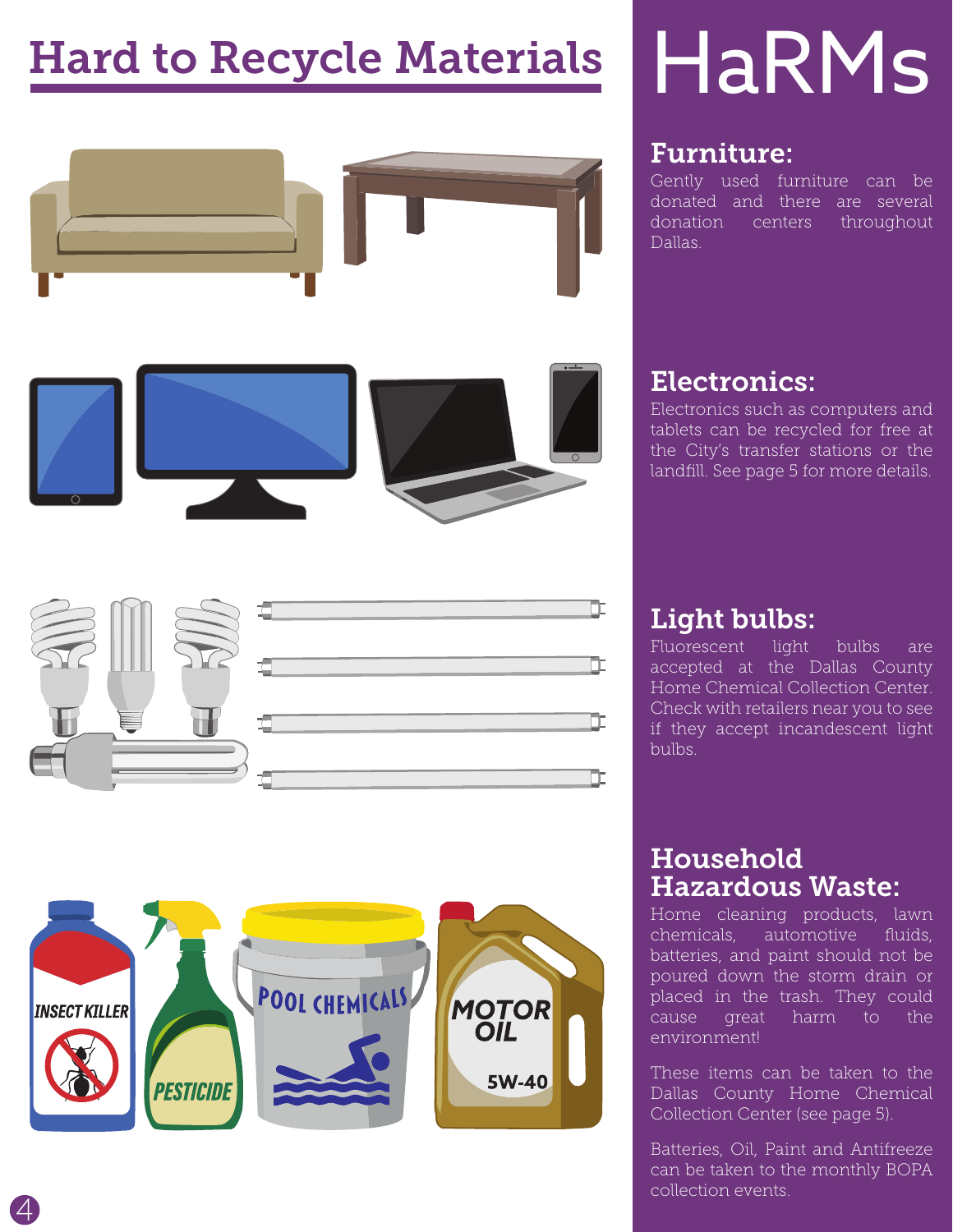Please don't leave your bulky items or unwanted furniture in the community trash area. This is considered **ILLEGAL DUMPING**.

#### Furniture, Clothes, Toys





Donation Pick Up: 214-630-5611 dallas.satruck.org/donate-goods

**The Salvation Army** 

**Goodwill Industries of Dallas** 214-638-2800 www.goodwilldallas.org

### **Electronics**

- Electronic Drop-off sites are found at the transfer stations and landfill
- These sites are provided to all Dallas residents at no charge
- Recycled using ISO 14001: 2004 and E-Stewards standards

5100 Youngblood Road |9500 Harry Hines Blvd | 7677 Fair Oaks Avenue | 4610 S. Westmoreland Road

#### Accepted Electronics for Recycling

•Wires, Cables, Power Supplies | ↓ ↓Home & Office Phones •Cellphones, Cameras, Tablets | | | •Consumer Electronics •Keyboards, Mice •VCRs, DVD or CD Players

•Gaming Systems **• Figure 1** •Radios, Stereos, MP3 Players

•CPU monitors, CPUs, Laptops •Televisions (complete)



•Printers, Copiers, Fax Machines •Small Household Appliances (No Glass)

#### Left over HHW(Household Hazardous Waste)

**Dallas residents can bring the following to the Dallas County Home Chemical Collection Center:**

- •Chemical products for home use •Paint & home repair products
- •Lawn & garden chemicals •Aerosol sprays
- 
- 
- 
- 
- 
- •Pool chemicals •Cleaners & polishes
- •Batteries of all kinds •Automotive fluids & oil filters
- •Fluorescent light tubes •Computers & cell phones



## Moving Out?

If there are items you no longer want, donate them or offer them to your neighbors.

Reuse boxes by collecting them in advance of your move.

If you have paint, cleaners or other hazardous materials, drop them off for free at the Home Chemical Collection Center (see below).

Batteries, Oil (and oil filters), Paint (latex only) and Antifreeze can also be dropped off for free at the monthly BOPA collection events (see page 6).

#### *Home Chemical Collection Center*

#### **Hours of Operation:**

| Tuesdays:                                 | $9:00a - 7:30p$ |
|-------------------------------------------|-----------------|
| Wednesdays:                               | $8:30a - 5:00p$ |
| Thursdays:                                | 8:30a - 5:00p   |
| 2nd and 4th<br>Saturdays of<br>each month | $9:00a - 3:00p$ |

CLOSED: every Monday, Friday, and Saturday

**Location:** 11234 Plano Rd, Dallas, TX 75243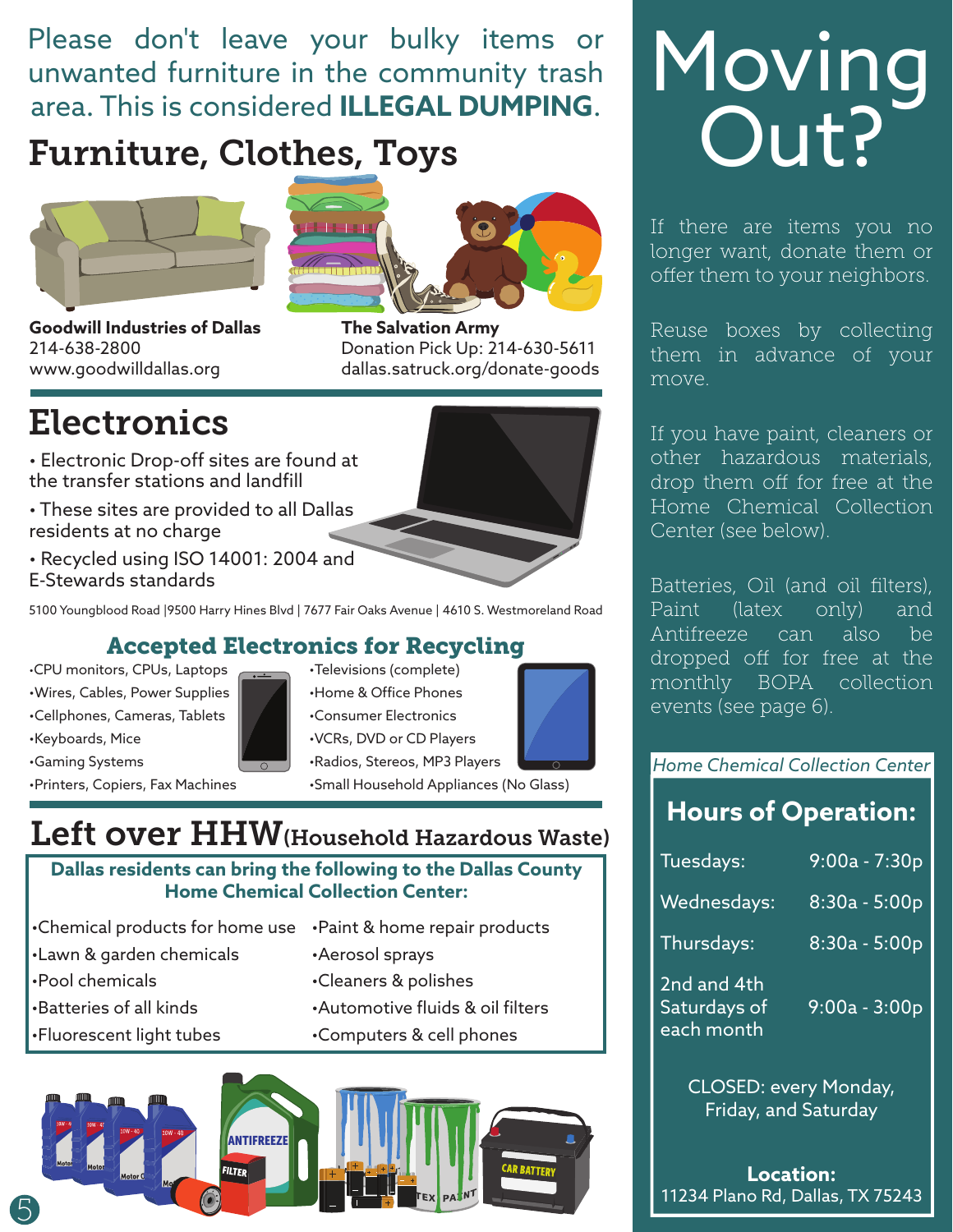### City of Dallas Drop-Off Locations & Collection Events



## **City Events** and Programs

#### **BOPA COLLECTION EVENTS**

"BOPA" events accept the most common types of household hazardous waste which are Batteries, Oil, Paint, and Antifreeze. These collection events are held at different locations throughout Dallas on the 2nd Saturday 10 times a year. For the next event, call 3-1-1 or see the "Dallas Sanitation App".



#### **HHW COLLECTION EVENTS**

"HHW" events accept the household hazardous waste items that are listed on page 5. These collection events are held twice a year in various locations throughout Dallas that are not near the Home Chemical Collection Center. For the next collection, call 3-1-1 or see the "Dallas Sanitation App".

## Recycling Drop-off



#### **RECYCLING DROP-OFF SITES**

Live in an apartment and want to Recycle? Moving and have a lot of empty boxes? Visit one of the conveniently located drop-off sites that the City of Dallas provides for your recyclables. For a list of locations, go to www.DallasRecycles.com

 *\* Locations are subject to change.*